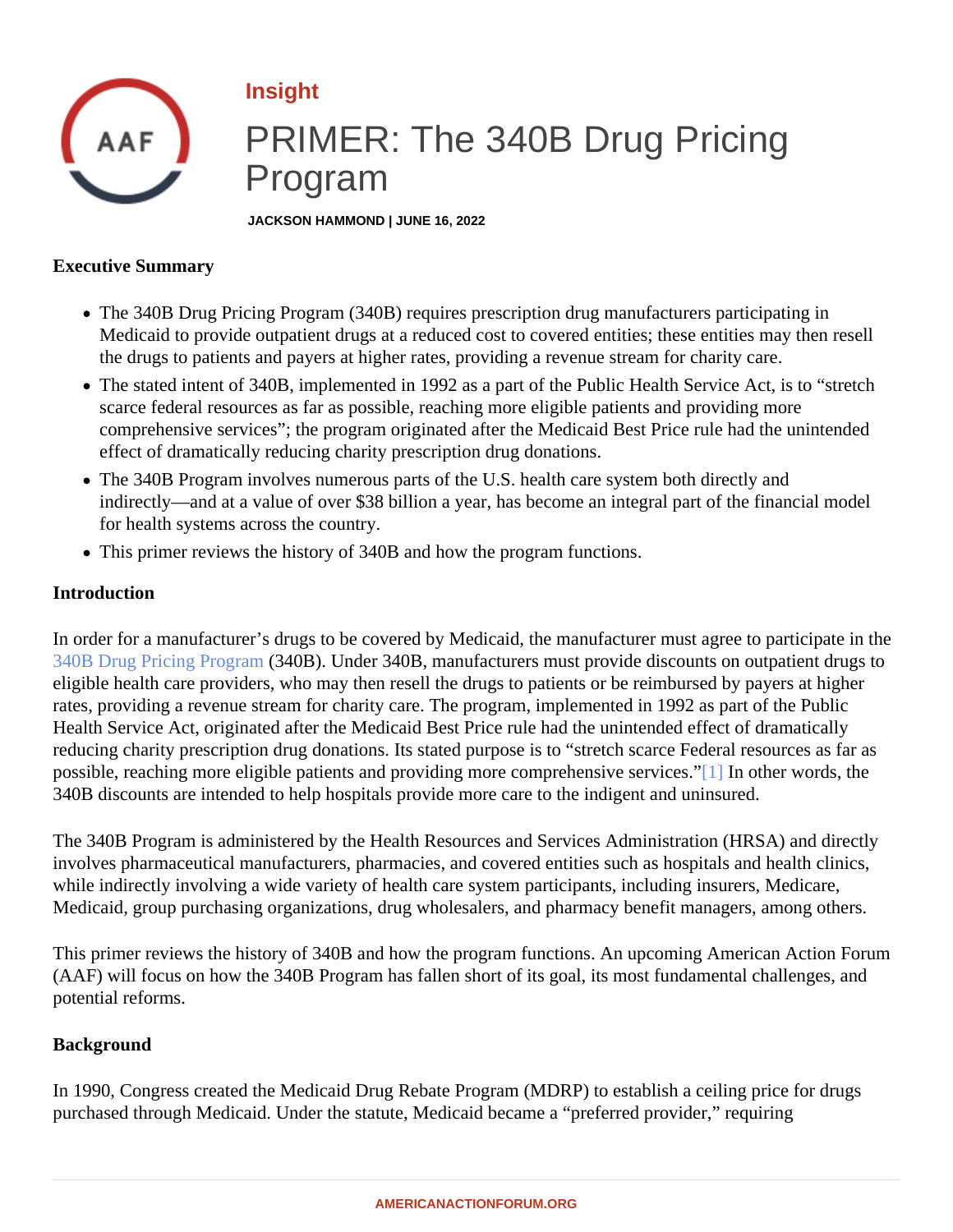<span id="page-1-0"></span>manufacturers to offer Medicaid the "best price" offered to any other health insurance provider.

Although the statute sought to lower the cost of Medicaid care, it contained no exception in the "best price" calculation for charitable giving. Before the statute was passed, many drug manufacturers [regularly](�� h t t p s : / / w w w . b i o . o r g / s i t e s / d e f a u l t / f i l e s / l e g a c y / b i o o r g / d o c s / 3 4 0 B   W h i t e   P a p e r   F I N A L . p d f) [reduced cost or donated prescription d](�� h t t p s : / / w w w . b i o . o r g / s i t e s / d e f a u l t / f i l e s / l e g a c y / b i o o r g / d o c s / 3 4 0 B   W h i t e   P a p e r   F I N A L . p d f)rto health care facilities with high volumes of low-income patients in exchange for a tax deduction and the goodwill of the community. Under the 1990 statute, however, if a drug manufacturer donated drugs to any health care facilities it would be obligated to offer the drugs at the same price for all Medicaid patients. With this mandate in place, charitable giving fell significantly and facilities with high volumes of low-income patients had to absorb the added cost of providing drugs.

In 1992, Congress attempted to address the lack of voluntary pharmaceutical drug donations by amending the Public Health Service Act to create the 3B Program overseen by the Health Resources and Services Administration(HRSA). The tated purpose of the prograwas to "stretch scarce Federal resources." The program functions by setting a "ceiling price" for what drug manufacturers can charge health care providers th qualify as CEs.

While these discounts were intended to target uninsured and low-income patients, the number of entities eligiousfor such discounts has increased dramatically over the years—particularly with the expanded definition of a C provided in the Affordable Care Act (ACA), and separately, the broad definition of "qualified patient" for whom these discounts must be provided. Further, current law does not require these discounts be passed on either the patient or the insurer—including the federal government—who pays for drugs obtained through the 340B Program. Insurers and the government pay the same standard rates for 340B drugs as for non-340B drugs, and uninsured patients pay varying amounts. A 2014 Office of the Inspector General (OIG) study of 30 CEs found that CEs do not consistently share 340B savings with patients and i[nsu](#page-4-0)rers and taxpayers are therefore not necessarily benefiting from the mandated discounts.

How 340B Works

# Covered Entities

There are several types of hospitals and clinics that qualify as CEs. For a hospital to be a CE, it must be: own and operated by state or local government, a public or private non-profit delegated governmental powers by state or local government, or a private non-profit with a contract with state or local government to provide health care services to low-income individuals not eligible for Me[dica](#page-4-0)re or Medicaldid the exception of Critical Access Hospitals (CAHs), all other hospitals must meet a given Disproportionate Share Hospital (DSH) patient percentage (meaning the percentage of Medicaid and low-income Medicare patients seen by the hospital) in addition to other criterial [DSHs](�� h t t p s : / / w w w . a m e r i c a n a c t i o n f o r u m . o r g / r e s e a r c h / p r i m e r - t h e - d i s p r o p o r t i o n a t e - s h a r e - h o s p i t a l - d s h - p r o g r a m /) children's hospitals, and freestanding cancer hospitals must have a DSH percentage higher than 11.75 percent, while sole community hospitals and rural referral centers must have a DSH percentage greater than or equal to 8.0 percent. Non-hospital CEs include Federally Qualified Health Centers (FQHCs) such as Title X family planning clinics, Ryan White HIV/AIDS clinics, and several other types of government-sponsored health clinics. As of 2015, nearly 90 percent of 340B CEs were either DSHs or CAHs<sup>[5]</sup>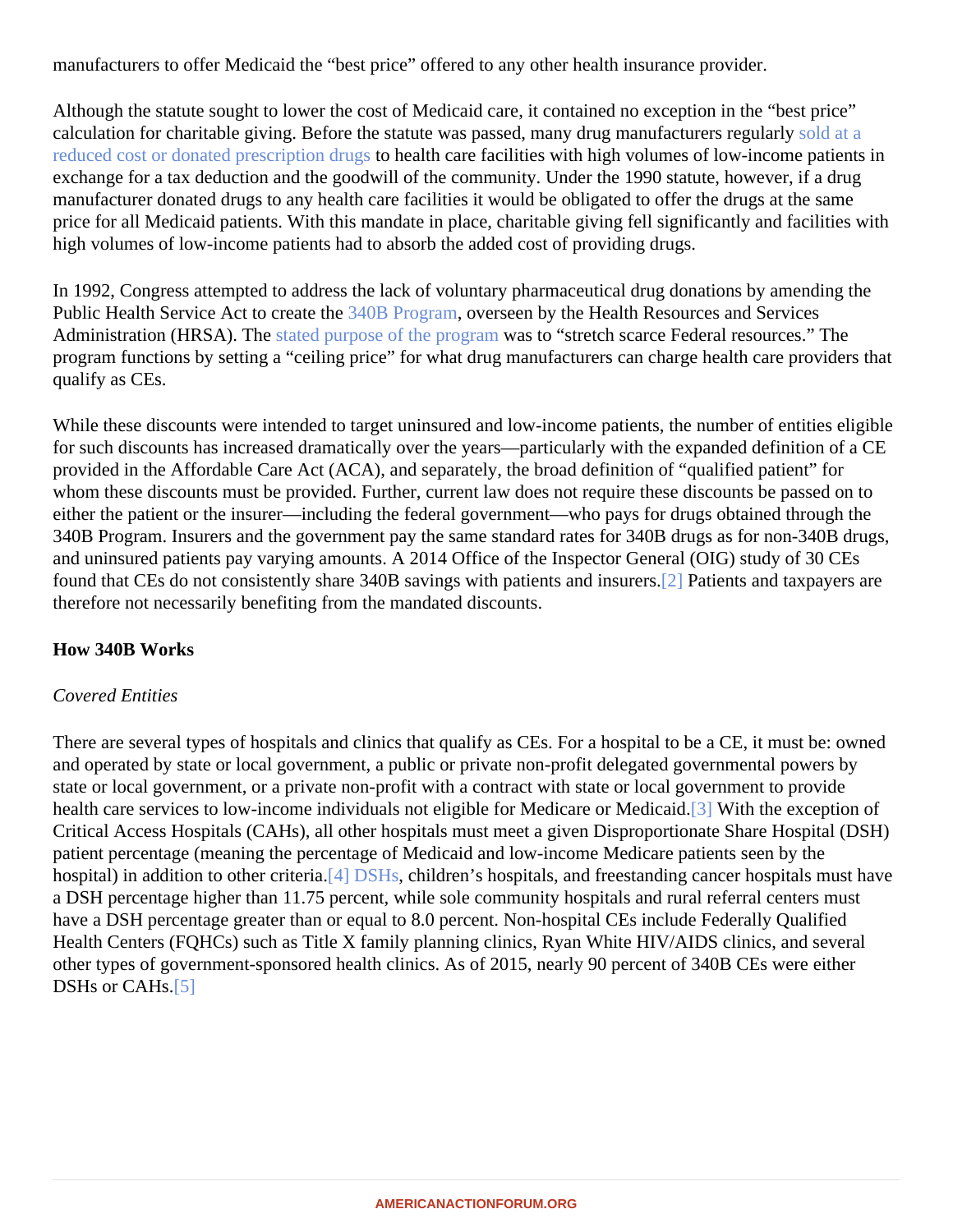<span id="page-2-0"></span>For hospitals, all sites of a single CE are considered a part of the CE as long as they are an integral part of the hospital, are registered with HRSA, and follow program [rule](#page-5-0)s. This would include, for example, satellite clinics of an eligible hospital. If, however, multiple hospitals are owned by the same entity and each hospital files its own Medicare cost report, those hospitals must be individually approved by HRSA for 340B status.

CEs are prevented by statute from submitting a reimbursement claim to state Medicaid programs for drugs purchased through 340B and administered to a Medicaid patient. Given that drugs provided to the MDRP mu be provided to 340B CEs, CEs must choose whether to "carve in" or "carve out" a Medicaid patient. Medicaid patients that are carved in may be provided 340B drugs and the state cannot claim the Medicaid rebate, while patients that are carved out receive non-340B drugs for which the state can claim the Medic[aid](#page-5-0) rebate. goal of this division is to prevent a duplicate discount, wherein the hospital receives a discount for drugs through 340B and the state claims a rebate for the same drugs through the MDRP when it reimburses the hospital for the drugs' costs.

CEs are also prohibited in statute from reselling a drug to a person who is not a patient of the CE. This is kno as "diversion," whereby an ineligible patient receives a 340B drug. The definition of an eligible patient, as note below, is extremely broad.

All CEs are allowed to purchase drugs through the Primary Vendor Program (PVP) in which HRSA collectivel negotiates for participants to gain additional savings on 340B drugs. CEs may also purchase directly from the manufacturer, through wholesalers, or group purchasing organizations (GPOs). Certain CEs, namely DSHs, children's hospitals, and freestanding cancer hospitals are, however, prohibited from purchasing 340B drugs through a GPO.

#### Contract Pharmacies

A contract pharmacy is an external pharmacy that, as its name implies, a CE will contract with to dispense drugs to patients. A CE may use a contract pharmacy because the CE does not have its own pharmacy or to ensure broader reach to patients, among other reasons. Contract pharmacies agree to participate in exchange for a percentage of the 340B savings. In 1996, HRSA allowed CEs to contract only with a single contract pharmacy but in 2010, the rules changed to allow for unlimited numbers of contract pharmacies per CE. In 2010, there were less than 1,300 contract pharmacies; in 2021, there were  $29,971$  $29,971$ .

#### **Manufacturers**

While there is no legal mandate that all pharmaceutical manufacturers must participate in the 340B Program, there is a heavy set of incentives for them to do so. For a pharmaceutical manufacturer's drug to qualify for coverage under Medicare Part B, it is required to participate in the MDRP; to be eligible to participate in the MDRP, a manufacturer must provide discounts to the Veterans Administration and CEs in 340B.

Pharmaceutical manufacturers must report their average manufacturer price (AMP) and ceiling prices quarter to HRSA and are prohibited from discriminating against CEs. This discrimination could include offenses such as requiring a minimum number of drugs to be purchased by 340B organizations or limiting drug sales to 340 providers in the event of a shortage. To ensure transparency, in 2019 HRSA established a website for CEs to check the ceiling prices of drugs to ensure they are paying manufacturers appropriate [am](#page-5-0)ounts.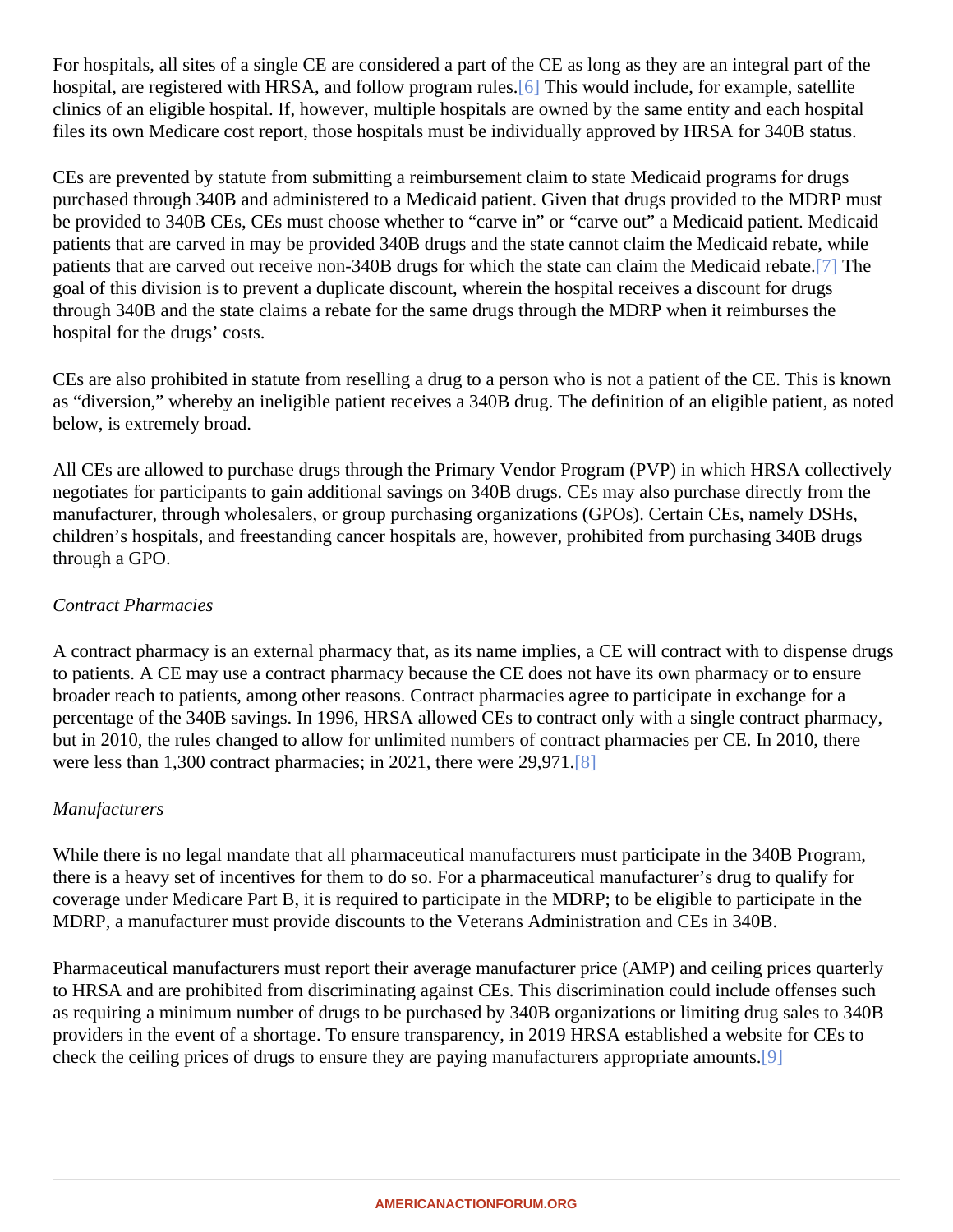#### <span id="page-3-0"></span>Eligible Patients

The statute does not define what constitutes a patient of a CE. HRSA regulations from 1996 state that a patient is considered eligible to receive 340B drugs from a CE if the following three criteria are met:

- 1. The CE has an established relationship with the individual and maintains records of their health care;
- 2. The individual receives services from a provider either employed by the CE or under contract with the C such that the responsibility for care remains with the CE; and
- 3. The individual receives services consistent with the services for which grant funding for FQHC look-alike status has been given to the CE (this specific criterion does not apply to hospitals).

This is an extremely broad definition of an eligible patient and has resulted in varying definitions of an eligible patient by different CEs.

#### Covered Drugs

340B prices apply to "covered outpatient drugs"—prescription drugs and biologics (excluding vaccines) used in an outpatient setting. Hospitals added to the program by the ACA cannot purchase orphan drugs—drugs for a rare disease or condition given a special Food and Drug Administration (FDA) designation—under 340B when those drugs are used for the condition for which they received their orphan designation.

#### Ceiling Price

There is a statutorily set ceiling price for 340B drugs: the AMP minus the unit rebate amount (URA), multiplied by the size of the drug package, illustrated in Figure 1 below. The AMP is the average price paid to the manufacturer by wholesalers for community pharmacies and retail community pharmacies that purchase dire from the manufacturer. The URA is derived from the Medicaid rebate formula and varies depending on the typular of drug.

- For single-source (brand name drugs with no generic version) and innovator multiple-source drugs (brand name drugs or their generic version marketed under an FDA-approved new drug application), URA is equal to the AMP minus the Medicaid best price or the AMP minus 23.1 percent, whichever is greater.
- Non-innovator multiple-source drugs (brands and their generics) have a URA equaling AMP times 13 percent.
- Clotting factors and exclusively pediatric drugs with a URA that is either the AMP minus 17.1 percent or AMP minus best price, whichever is gre[ater.](#page-5-0)

Figure 1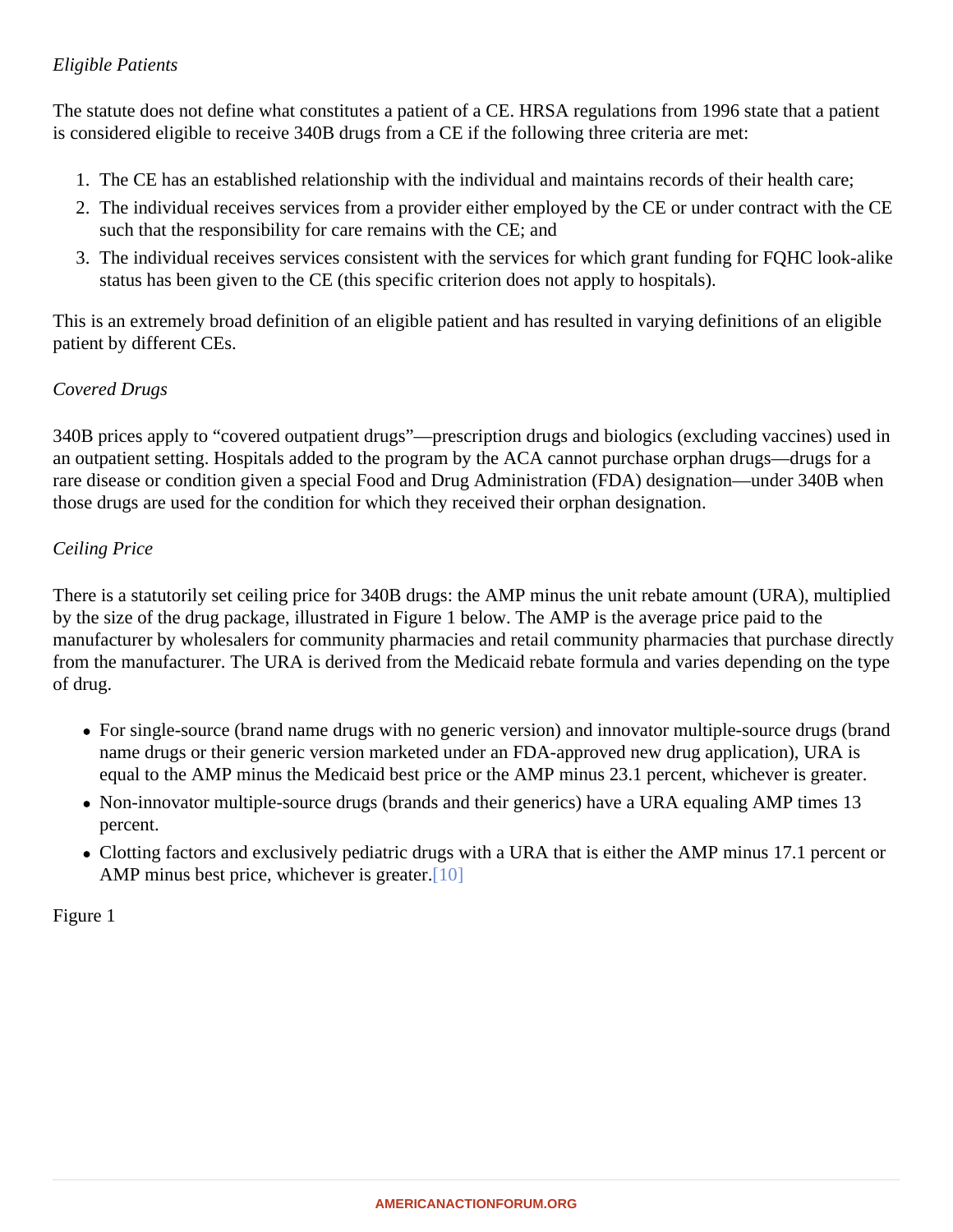<span id="page-4-0"></span>There is no cap to the ceiling price, and total discounts vary by drug, with MedPAC estimating a lower-bound average discount of 22.5 percent, though numerous drugs are discounted over 10[0 pe](#page-5-0)r best ceiling price is not always what CEs pay, however. As mentioned above, CEs can participate in the PVP for additional savings. This has led over 80 percent of CEs to participate in the PVP, with average savings of around 10 percent below the ceiling price $2$ ]

# **Enforcement**

Enforcement responsibilities are functionally split three ways among HRSA, manufacturers, and CEs. HRSA and manufacturers can conduct their own individual audits of CEs at the expense of the auditing party to ensure the absence of duplicate discounts and drug diversion. Manufacturers are required to submit quarterly price reports to HRSA to show the prices being charged CEs are within the statutory ceiling price. HRSA conducts audits of selected manufacturers and CEs to ensure compliance and requires manufacturers and CEs to rece every year by updating their information in a 340B database and signing an attestation that they are in compliance. CEs and manufacturers are required to keep auditable records and report to HRSA when they are violation of the rules of 340B or are no longer eligible for the pro[gram](#page-5-0).

#### **Conclusion**

The 340B Program, intended as a way to make up for the drop in charitable drug donations after the implementation of the Medicaid Best Price rule, has grown considerably since its enactment and now covers over 60 percent of U.S. hospitals, as well as countless FQHCs and other clinics. By allowing CEs to purchase drugs at steeply discounted prices from manufacturers and then re-sell to payers at higher rates, 340B aims t give CEs extra revenue to provide charity care. An upcoming AAF piece will discuss how the 340B Program has fallen short of this goal, the program's inherent problems, and potential reforms.

[\[1\]](#page-0-0) H.R. REP. NO. 102-384, pt. 2, at 12 (1992)ps://protect340b.org/wp-content/uploads/2018/05/HRReport-[102-384-II-p-12.pd](�� h t t p s : / / p r o t e c t 3 4 0 b . o r g / w p - c o n t e n t / u p l o a d s / 2 0 1 8 / 0 5 / H R R e p o r t - 1 0 2 - 3 8 4 - I I - p - 1 2 . p d f)f

[\[2\]](#page-1-0) [https://oig.hhs.gov/oei/reports/oei-05-13-00431](�� h t t p s : / / o i g . h h s . g o v / o e i / r e p o r t s / o e i - 0 5 - 1 3 - 0 0 4 3 1 . p d f).pdf

# [\[3\]](#page-1-0) 42 U.S. Code § 256b

#### [\[4\]](#page-1-0) MedPAC. Report to the Congress: Overview of the 340B Drug Pricing Programs.

[https://www.medpac.gov/document/http-www-medpac-gov-docs-default-source-reports-may-2015-repo](�� h t t p s : / / w w w . m e d p a c . g o v / d o c u m e n t / h t t p - w w w - m e d p a c - g o v - d o c s - d e f a u l t - s o u r c e - r e p o r t s - m a y - 2 0 1 5 - r e p o r t - t o - t h e - c o n g r e s s - o v e r v i e w - o f - t h e - 3 4 0 b - d r u g - p r i c i n g - p r o g r a m - p d f /)rt-to-th [congress-overview-of-the-340b-drug-pricing-program-](�� h t t p s : / / w w w . m e d p a c . g o v / d o c u m e n t / h t t p - w w w - m e d p a c - g o v - d o c s - d e f a u l t - s o u r c e - r e p o r t s - m a y - 2 0 1 5 - r e p o r t - t o - t h e - c o n g r e s s - o v e r v i e w - o f - t h e - 3 4 0 b - d r u g - p r i c i n g - p r o g r a m - p d f /)pdf/